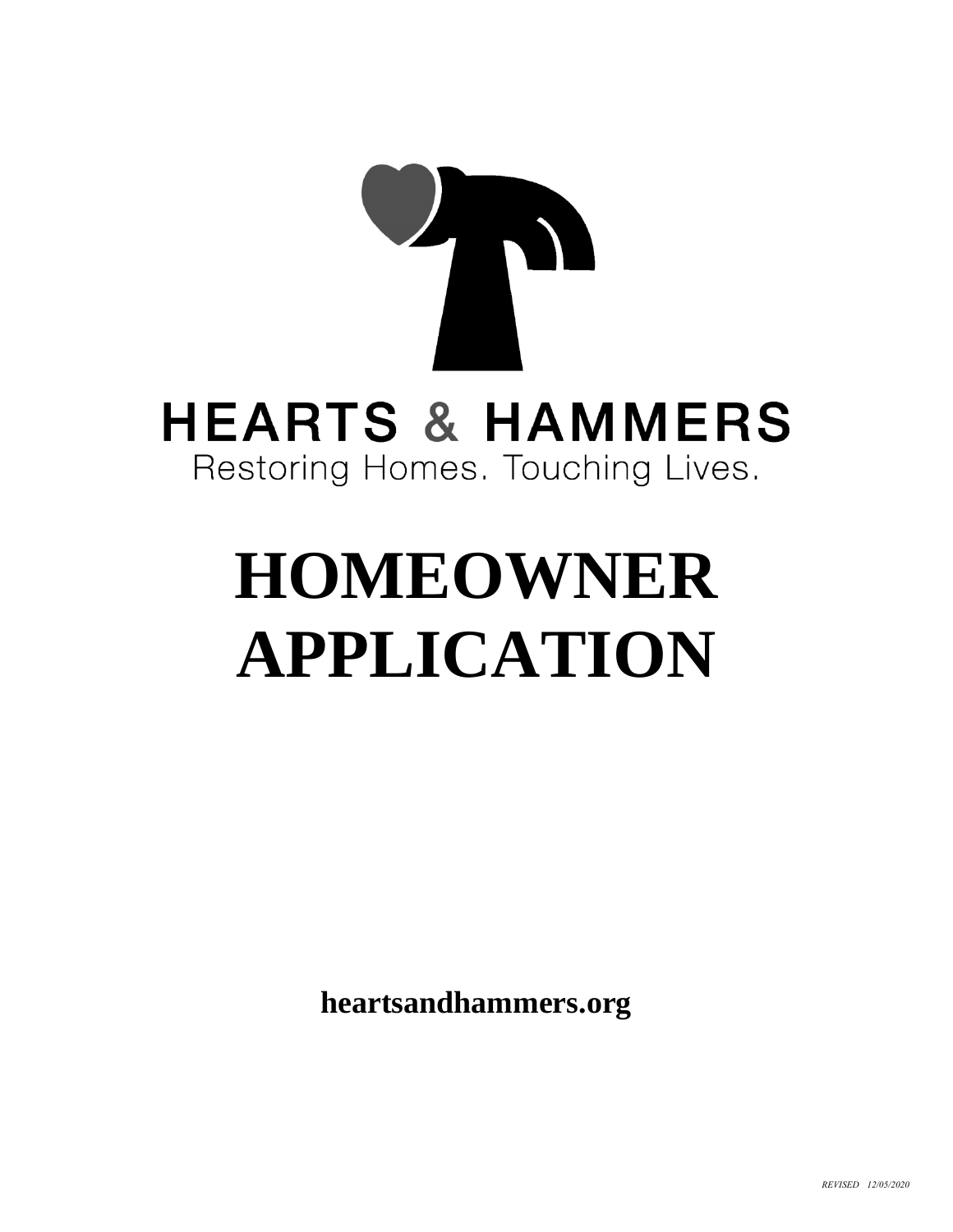### **INSTRUCTIONS**

- 1. Review eligibility requirements to determine if you qualify.
- 2. Complete and sign application. Applying does not guarantee your home will be selected.
- 3. Return completed application to: **Hearts & Hammers - Twin Cities Attn: Home Selection Committee 2603 Fairview Ave. N. St. Paul, MN 55113**

## **ELIGIBILITY REQUIREMENTS**

- 1. You must currently live in and own a single-family residence in the Twin Cities Metro Area and intend to live in this home for at least the next two years.
- 2. You must be at least 60 years old, a Disabled Individual, or a Veteran of the United States Armed Forces or their Surviving Spouse. *\*Disabled Individuals under 60 yrs of age; please provide a Medical Statement of Disability with your application.*
- 3. Your total household gross income (from all sources) must not exceed:

| Household size: |  |  |
|-----------------|--|--|
|                 |  |  |

Monthly/Yearly Income: \$2,667/32,000 \$3,629/\$43,550 \$4,575/\$54,900 \$5,520/\$66,250

*Add \$11,350 yearly for each additional individual residing in home.*

\*\**Note: Homes will be considered based on availability of volunteers, materials, and scope of work.*

### **WHAT WE DO:**

Home improvements consists of exterior work. Work may include:

- Exterior Painting
- Caulking/Weather-Stripping
- Repair or Partial Replacement Damaged Siding, Fascia, or Trim
- Accessibility Ramp/Railings
- Stair/Walkway Repair
- Gutter Repair
- Deck/Porch Repair
- Landscape Renewal

The purpose of this work is to restore the character of the home and the surrounding neighborhood and to improve the home's safety and security. Volunteers do not provide any interior refurbishment, major electrical work, or plumbing services.

Unless you give us permission to share information with other non-profit aid organizations, your application *will be kept confidential* and will be used solely for the purpose of evaluating the acceptability of your home for repairs or refurbishment by Hearts & Hammers—Twin Cities, Inc.

**If you have questions regarding the application process or your eligibility, please call Hearts & Hammers at 651-636-0797.**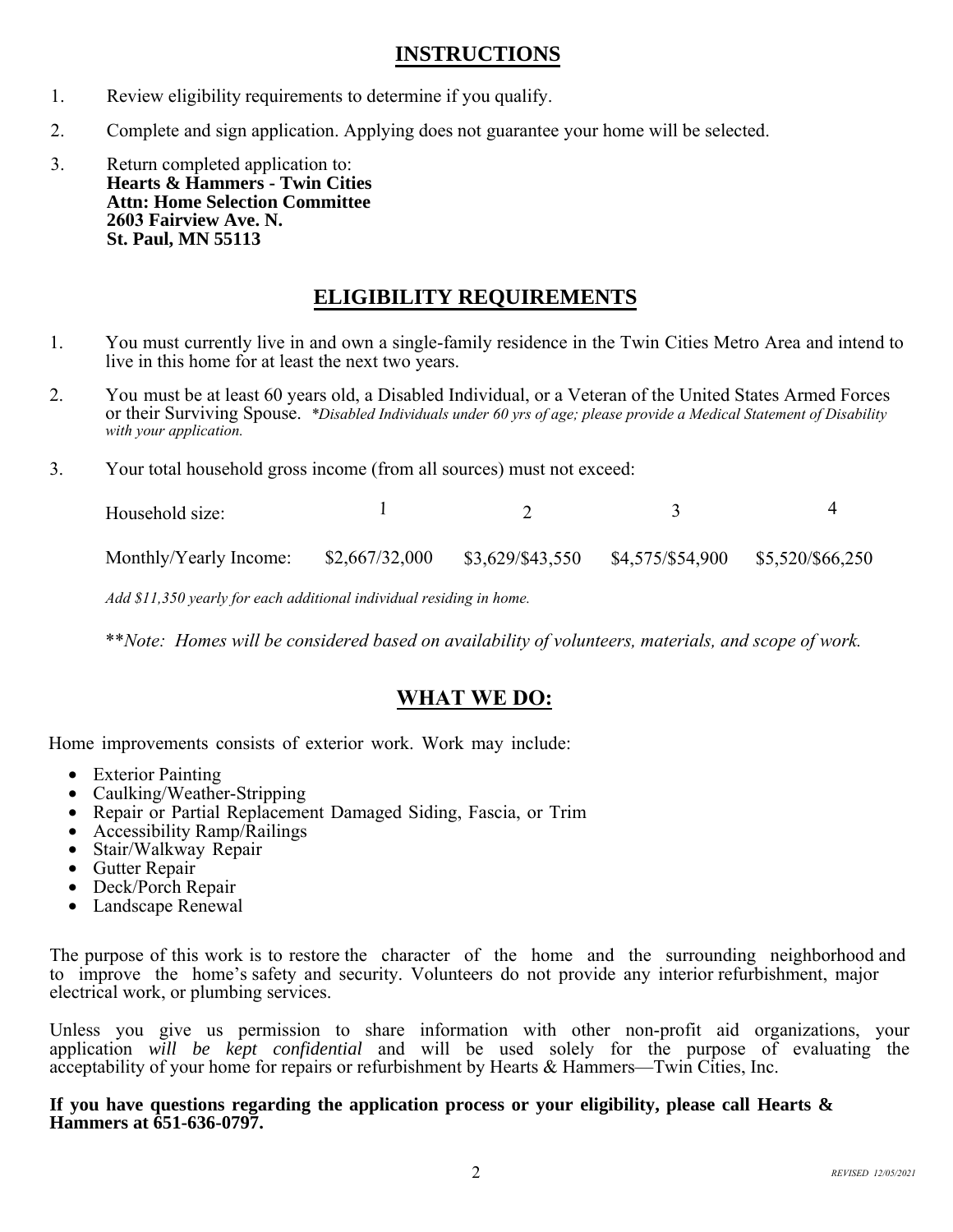# **HOMEOWNER APPLICATION**

(Applying does not guarantee your home will be selected)

|                                                                                                                                                                                                                                                                                                                                               | Address: Neighborhood: Neighborhood: Neighborhood:                                                                           |                                                                         |                                                                                                                              |                                                                                         |  |
|-----------------------------------------------------------------------------------------------------------------------------------------------------------------------------------------------------------------------------------------------------------------------------------------------------------------------------------------------|------------------------------------------------------------------------------------------------------------------------------|-------------------------------------------------------------------------|------------------------------------------------------------------------------------------------------------------------------|-----------------------------------------------------------------------------------------|--|
| City: City: City: City: County: City: County: City: County:                                                                                                                                                                                                                                                                                   |                                                                                                                              |                                                                         |                                                                                                                              |                                                                                         |  |
|                                                                                                                                                                                                                                                                                                                                               |                                                                                                                              |                                                                         |                                                                                                                              |                                                                                         |  |
|                                                                                                                                                                                                                                                                                                                                               |                                                                                                                              |                                                                         |                                                                                                                              |                                                                                         |  |
|                                                                                                                                                                                                                                                                                                                                               |                                                                                                                              |                                                                         |                                                                                                                              |                                                                                         |  |
| <b>Eligibility</b>                                                                                                                                                                                                                                                                                                                            |                                                                                                                              |                                                                         |                                                                                                                              |                                                                                         |  |
| Are you 60 years of age or older? $\Box$ Yes $\Box$ No<br>Disabled Individual in Home? $\Box$ Yes, over 60 yrs old $\Box$ Yes, under 60 yrs old / Medical Statement Attached $\Box$ No<br>Are you a Veteran of The United States Armed Forces or Surviving Spouse?<br><br>QYes<br>Q No<br>Branch: Years Served: Other: Other:                 |                                                                                                                              |                                                                         |                                                                                                                              |                                                                                         |  |
| Household                                                                                                                                                                                                                                                                                                                                     |                                                                                                                              |                                                                         |                                                                                                                              |                                                                                         |  |
| Others Living in Your Home:<br><b>Monthly Income Calculation</b>                                                                                                                                                                                                                                                                              |                                                                                                                              |                                                                         |                                                                                                                              |                                                                                         |  |
| $\Box$ American Indian/Alaskan Native $\Box$ Asian<br>Demographic:                                                                                                                                                                                                                                                                            |                                                                                                                              |                                                                         |                                                                                                                              |                                                                                         |  |
| $\Box$ Choose Not to Answer<br>$\Box$ Native Hawaiian/Other Pacific Islander $\Box$ Hispanic/Latino $\Box$ White/Caucasian                                                                                                                                                                                                                    |                                                                                                                              |                                                                         |                                                                                                                              | $\Box$ Black/African American                                                           |  |
| Which Gender Do You Most Identify With: $\Box$ Man $\Box$ Woman $\Box$ Other/Choose Not to Answer                                                                                                                                                                                                                                             |                                                                                                                              |                                                                         |                                                                                                                              |                                                                                         |  |
| <b>House Information</b><br>Place a large "X" over the house (below) which $\left $ Siding Trim $\right $ Siding Trim<br>most resembles the size of your house.<br><u> [∕ п</u><br>`o `<br>o 0<br>ŌΟ<br>ōη<br>$\Box$<br>$\Box$<br>$\Box$<br>$1\frac{1}{2}$ Story<br>1 Story<br>2 Story<br>$2\frac{1}{2}$ Story<br>Year Purchased: Year Built: | $\Box$ wood<br>$\Box$ brick<br>$\Box$ shakes<br>$\Box$ stucco<br>$\Box$ asbestos<br>slate<br>$\Box$ aluminum<br>$\Box$ vinyl | <b>House Exterior</b><br>$\Box$ wood<br>$\Box$ aluminum<br>$\Box$ vinyl | $\Box$ wood<br>$\Box$ brick<br>$\Box$ shakes<br>$\Box$ stucco<br>$\Box$ asbestos<br>slate<br>$\Box$ aluminum<br>$\Box$ vinyl | <b>Garage Exterior</b><br>$\Box$ wood<br>$\Box$ aluminum<br>$\Box$ vinyl<br>□ No Garage |  |
| Last Painted: Square Feet:<br>Parts of house and garage that need painting:                                                                                                                                                                                                                                                                   |                                                                                                                              | <b>Repairs needed on exterior:</b><br>$\Box$ Caulking/Weatherstripping  |                                                                                                                              |                                                                                         |  |